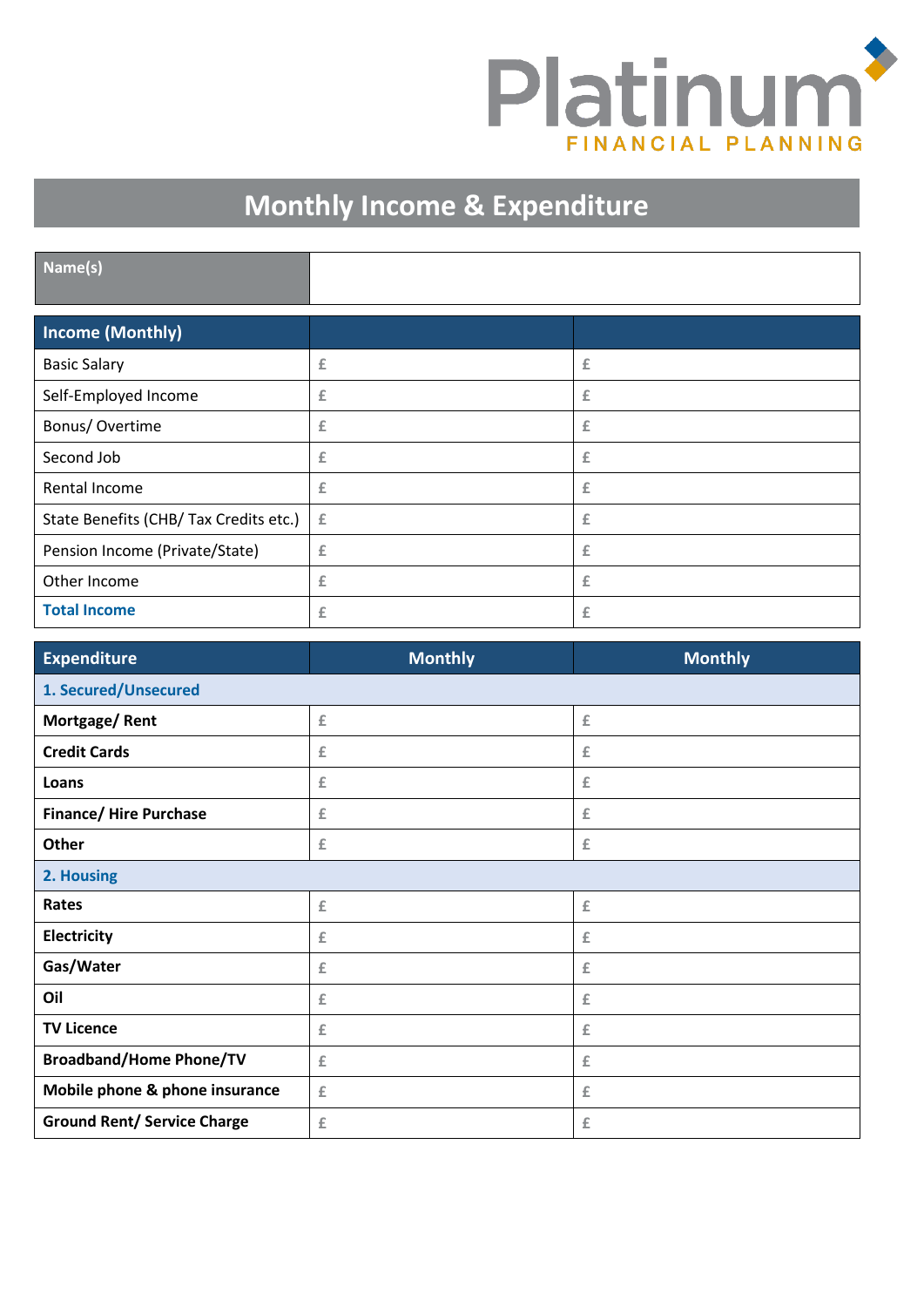

| <b>Household Maintenance</b> |  |
|------------------------------|--|
| <b>House Insurance</b>       |  |
| <b>Garden Maintenance</b>    |  |
| <b>Window Cleaner</b>        |  |

## **Monthly Income & Expenditure Continued**

| 3. Motoring                                   |                          |                    |
|-----------------------------------------------|--------------------------|--------------------|
| Fuel                                          | $\underline{\mathbb{E}}$ | $\pounds$          |
| <b>Insurance</b>                              | £                        | £                  |
| Tax                                           | £                        | £                  |
| Maintenance/Breakdown                         | $\underline{\mathbb{E}}$ | £                  |
| <b>Bus/Rail</b>                               | £                        | $\hat{\mathbb{E}}$ |
| <b>Other</b>                                  | $\underline{\mathbb{E}}$ | £                  |
| 4. Personal                                   |                          |                    |
| Food/Housekeeping                             | $\underline{\mathbb{f}}$ | $\pounds$          |
| Toiletries/Make up                            | £                        | £                  |
| <b>Cleaning products/cleaner</b>              | $\pounds$                | £                  |
| <b>Clothing (inc uniforms &amp; workwear)</b> | $\pounds$                | $\hat{\mathbb{E}}$ |
| <b>Holidays</b>                               | $\underline{\mathbb{E}}$ | $\pounds$          |
| <b>Savings</b>                                | £                        | $\pounds$          |
| <b>Socialising/Entertainment</b>              | $\underline{\mathbb{E}}$ | $\pounds$          |
| <b>Meals Out/Takeaways</b>                    | $\underline{\mathbb{E}}$ | £                  |
| <b>Haircuts/beauty treatments</b>             | $\underline{\mathbb{E}}$ | £                  |
| <b>Gym/Sports membership</b>                  | $\underline{\mathbb{E}}$ | £                  |
| <b>Netflix/Spotify/Amazon Prime</b>           | $\underline{\mathbb{E}}$ | £                  |
| <b>5. Professional</b>                        |                          |                    |
| <b>Dental</b>                                 | £                        | $\pounds$          |
| Optician                                      | $\underline{\mathbb{E}}$ | $\hat{E}$          |
| <b>Insurance</b>                              | $\underline{\mathbb{E}}$ | £                  |
| Nursery, School, Childcare                    | $\underline{\mathbb{E}}$ | £                  |
| <b>Pension Contribution</b>                   | £                        | £                  |